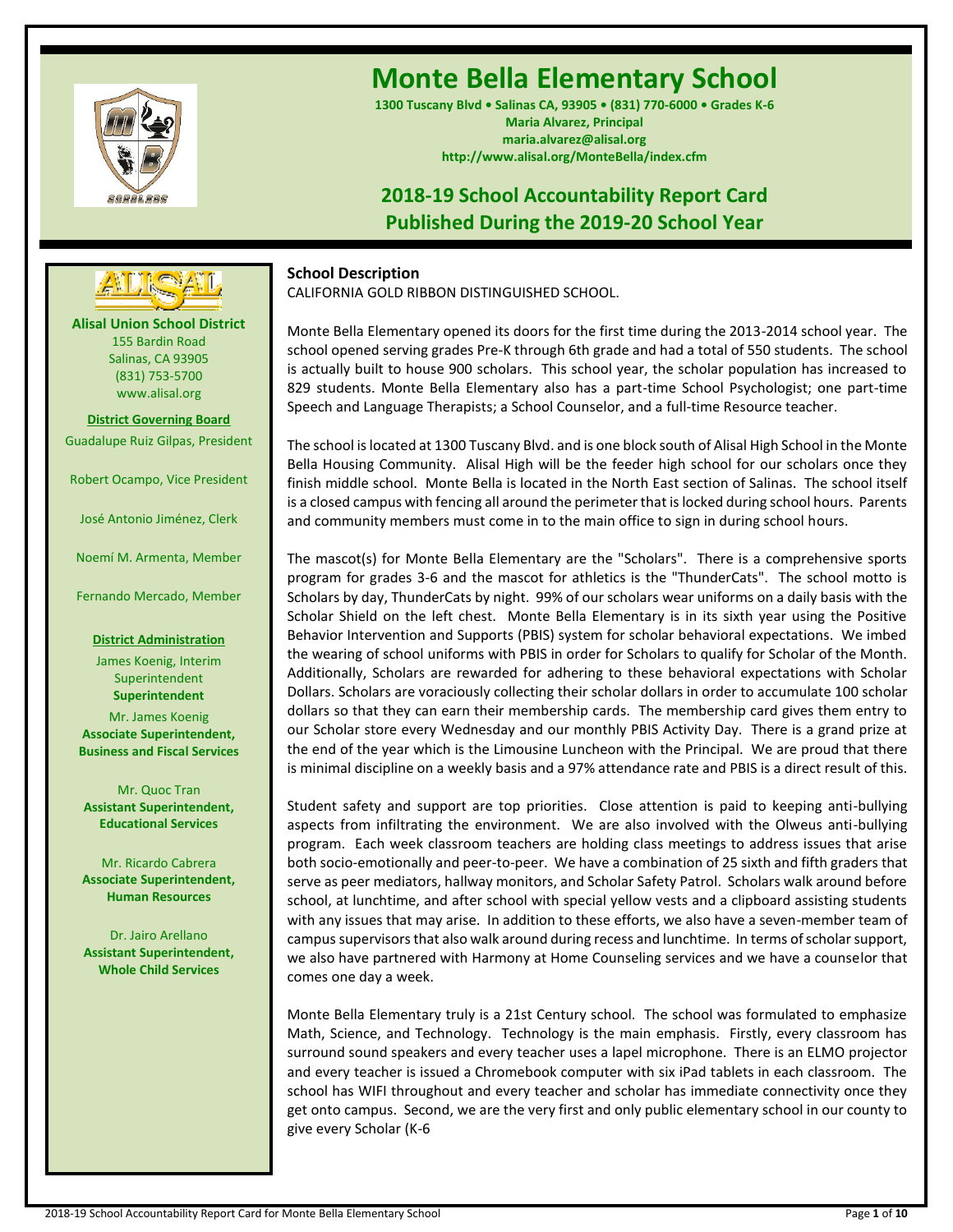a one-to-one Chromebook. Every parent is required to sign the Parent Technology Use meeting before their son/daughter can be issued their Chromebook. Lastly, teachers are going through an extensive Technology Professional Development program so that they can minimally get to the point where they can "Flip the Classroom". Coupled with the work that our district is doing with implementing the Common Core State Standards (CCSS), teachers and scholars are producing incredible work. Teachers train our scholars on Listening, Writing, Reading, and Speaking skills, Text-Based Questioning and Close Reading fundamentals as our entry points into CCSS. In mathematics, our emphasis has been on Reversibility and Flexibility. Furthermore, teachers have been going through extensive training in learning the Engage NY curriculum in both English Language Arts and Mathematics. Lastly, due to this extensive work, Monte Bella Elementary School was awarded the California Gold Ribbon Distinguished School Award for being a model and innovative program in the area of School Culture and Technology during the 2015-16 school year.

Our school and district is in its second year of transitioning from a traditional bilingual program to a Dual Immersion (DI) program beginning in Kindergarten. This means that we will be phasing out our traditional program and go completely DI We have added two DI kinder classes and the program is off to a great start. Currently, we have DI classes from TK-2nd grade. Our efforts are to build a solid and quality DI program that can be as high quality as our technology program.

Demographics. In terms of significant subgroups, the scholar population is as follows: Latino - 95%; Caucasian - 2%; Asian - 1%; Other - 1%. Our Socioeconomically disadvantaged population is 87%; our English Language Learner population is 70%; our Students with Disability population is 11%; and our Migrant population is 10%.

## **About the SARC**

By February 1 of each year, every school in California is required by state law to publish a School Accountability Report Card (SARC). The SARC contains information about the condition and performance of each California public school. Under the Local Control Funding Formula (LCFF) all local educational agencies (LEAs) are required to prepare a Local Control and Accountability Plan (LCAP), which describes how they intend to meet annual school-specific goals for all pupils, with specific activities to address state and local priorities. Additionally, data reported in an LCAP is to be consistent with data reported in the SARC.

- For more information about SARC requirements, see the California Department of Education (CDE) SARC web page at [https://www.cde.ca.gov/ta/ac/sa/.](https://www.cde.ca.gov/ta/ac/sa/)
- For more information about the LCFF or LCAP, see the CDE LCFF web page a[t https://www.cde.ca.gov/fg/aa/lc/.](https://www.cde.ca.gov/fg/aa/lc/)
- For additional information about the school, parents/guardians and community members should contact the school principal or the district office.

| <b>Grade Level</b>      | <b>Number of Students</b> |
|-------------------------|---------------------------|
| Kindergarten            | 159                       |
| Grade 1                 | 114                       |
| Grade 2                 | 143                       |
| Grade 3                 | 113                       |
| Grade 4                 | 102                       |
| Grade 5                 | 106                       |
| Grade 6                 | 94                        |
| <b>Total Enrollment</b> | 831                       |

#### **2018-19 Student Enrollment by Grade Level**

#### **2018-19 Student Enrollment by Group**

| Group                             | <b>Percent of Total Enrollment</b> |
|-----------------------------------|------------------------------------|
| <b>Black or African American</b>  | 0.2                                |
| American Indian or Alaska Native  | 0.1                                |
| Asian                             | 1.1                                |
| Filipino                          | 1.1                                |
| <b>Hispanic or Latino</b>         | 93.6                               |
| <b>White</b>                      | 2                                  |
| Two or More Races                 | 0.2                                |
| Socioeconomically Disadvantaged   | 91.1                               |
| <b>English Learners</b>           | 66.1                               |
| <b>Students with Disabilities</b> | 8.9                                |
| <b>Foster Youth</b>               | 0.5                                |
| <b>Homeless</b>                   | 7.1                                |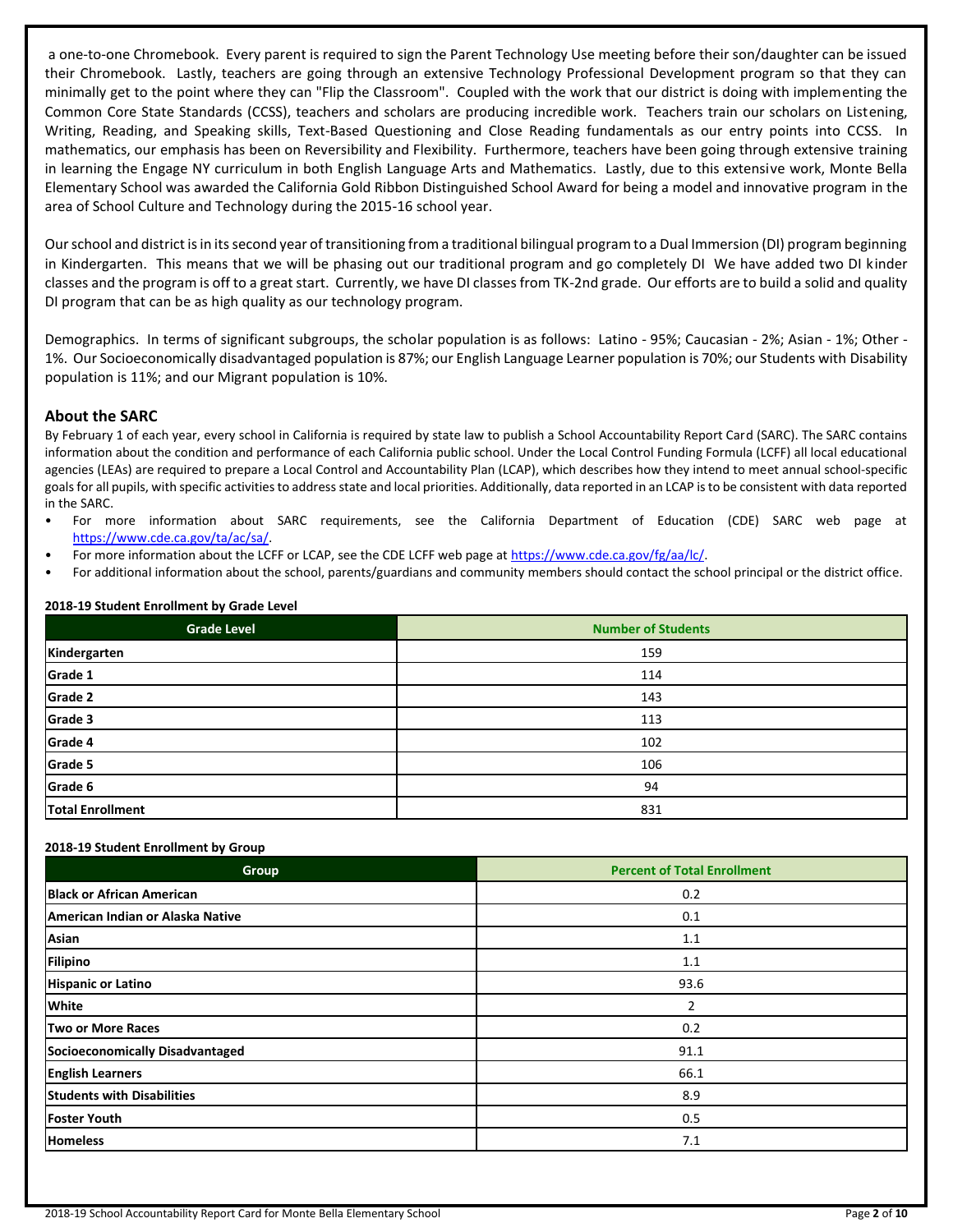## **A. Conditions of Learning**

#### **State Priority: Basic**

The SARC provides the following information relevant to the State priority: Basic (Priority 1):

- Degree to which teachers are appropriately assigned and fully credentialed in the subject area and for the pupils they are teaching;
- Pupils have access to standards-aligned instructional materials; and
- School facilities are maintained in good repair

| Teacher Credentials for Monte Bella Elementary School | $17 - 18$ | 18-19 | $19 - 20$ |
|-------------------------------------------------------|-----------|-------|-----------|
| With Full Credential                                  | 29        | 30    | 31        |
| Without Full Credential                               |           |       |           |
| Teaching Outside Subject Area of Competence           |           |       |           |

| Teacher Credentials for Alisal Union School District | $17 - 18$ | 18-19 | $19-20$ |
|------------------------------------------------------|-----------|-------|---------|
| <b>With Full Credential</b>                          |           |       | 399     |
| <b>Without Full Credential</b>                       |           |       | 49      |
| Teaching Outside Subject Area of Competence          |           |       |         |

#### **Teacher Misassignments and Vacant Teacher Positions at Monte Bella Elementary School**

| <b>Indicator</b>                    | $17 - 18$ | 18-19 | $19 - 20$ |
|-------------------------------------|-----------|-------|-----------|
| <b>Teachers of English Learners</b> |           |       |           |
| Total Teacher Misassignments*       |           |       |           |
| <b>Vacant Teacher Positions</b>     |           |       |           |

\* Note: "Misassignments" refers to the number of positions filled by teachers who lack legal authorization to teach that grade level, subject area, student group, etc. \*Total Teacher Misassignments includes the number of Misassignments of Teachers of English Learners.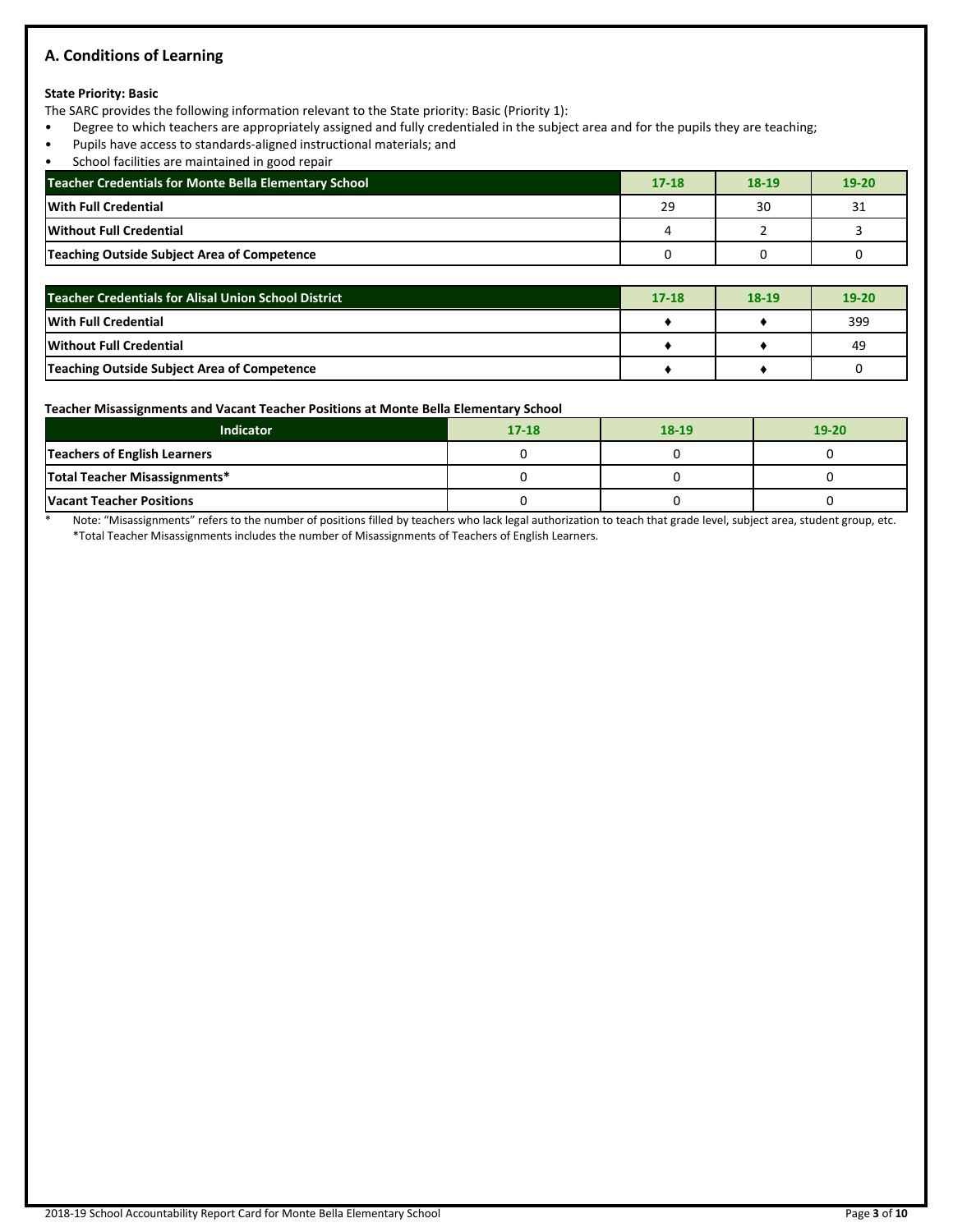#### **Quality, Currency, Availability of Textbooks and Instructional Materials (School Year 2019-20)**

In order to meet requirements for common core state standards (CCSS), materials were updated as part of the 2018 adoption.

K-6 Wonders is used to teach all Language Arts standards. In K-6, teachers use Eureka Math.

#### **Textbooks and Instructional Materials**

**Year and month in which data were collected: 2019**

| <b>Core Curriculum Area</b>         | <b>Textbooks and Instructional Materials/Year of Adoption</b>                                                                                                                                           |  |  |  |
|-------------------------------------|---------------------------------------------------------------------------------------------------------------------------------------------------------------------------------------------------------|--|--|--|
| <b>Reading/Language Arts</b>        | McMillan / McGraw-Hill, Wonders- K-3, Adopted 2017<br>McMillan / McGraw-Hill, Wonders- 4-6, Adopted 2018                                                                                                |  |  |  |
|                                     | The textbooks listed are from most recent adoption:<br>Yes                                                                                                                                              |  |  |  |
| <b>Mathematics</b>                  | Percent of students lacking their own assigned textbook:<br>$\mathbf 0$<br>Eureka Math, Adopted 2018                                                                                                    |  |  |  |
|                                     | The textbooks listed are from most recent adoption:<br>Yes<br>Percent of students lacking their own assigned textbook: 0                                                                                |  |  |  |
| <b>Science</b>                      | Delta Foss- (Kinder-5th grades) - Adopted 2007<br>McGraw-Hill- (6th grade) - Adopted 2006                                                                                                               |  |  |  |
|                                     | The textbooks listed are from most recent adoption:<br>Yes<br>Percent of students lacking their own assigned textbook: 0                                                                                |  |  |  |
| <b>History-Social Science</b>       | McGraw Hill, Imapact / Impacto, 4th-6th Grades - Adopted May 2019<br>McGraw-Hill, Vistas - Adopted 2006                                                                                                 |  |  |  |
|                                     | The textbooks listed are from most recent adoption:<br>Yes                                                                                                                                              |  |  |  |
| <b>Foreign Language</b>             | Percent of students lacking their own assigned textbook: 0<br>Not applicable<br>The textbooks listed are from most recent adoption:<br>No<br>Percent of students lacking their own assigned textbook: 0 |  |  |  |
| <b>Health</b>                       | Not applicable<br>The textbooks listed are from most recent adoption:<br>No<br>Percent of students lacking their own assigned textbook: 0                                                               |  |  |  |
| <b>Visual and Performing Arts</b>   | Not applicable<br>The textbooks listed are from most recent adoption:<br>No<br>Percent of students lacking their own assigned textbook: 0                                                               |  |  |  |
| <b>Science Laboratory Equipment</b> | Not applicable<br>The textbooks listed are from most recent adoption:<br>No<br>Percent of students lacking their own assigned textbook: 0                                                               |  |  |  |

Note: Cells with N/A values do not require data.

#### **School Facility Conditions and Planned Improvements (Most Recent Year)**

Monte Bella Elementary is in its sixth year of existence. The school serves grades Pre-K through 6th grade and has a total of 830 students. The school is actually built to house 900 scholars comfortably. This school year, every classroom is being utilized to serve students accept for two where we have our Mindfulness and STEM Room. The school is a closed campus with fencing all around the perimeter that is locked during school hours.

Monte Bella Elementary is truly a state of the art 21st Century facility. The school was formulated to emphasize Math, Science, and Technology. Firstly, every classroom has surround sound speakers and every teacher uses a lapel microphone. There is an ELMO projector and every teacher is issued a lap top computer and an iPad tablet. The school has internet infrastructure set for the next 10 years. It has WIFI throughout the campus and every teacher and scholar has immediate connectivity once they get onto campus.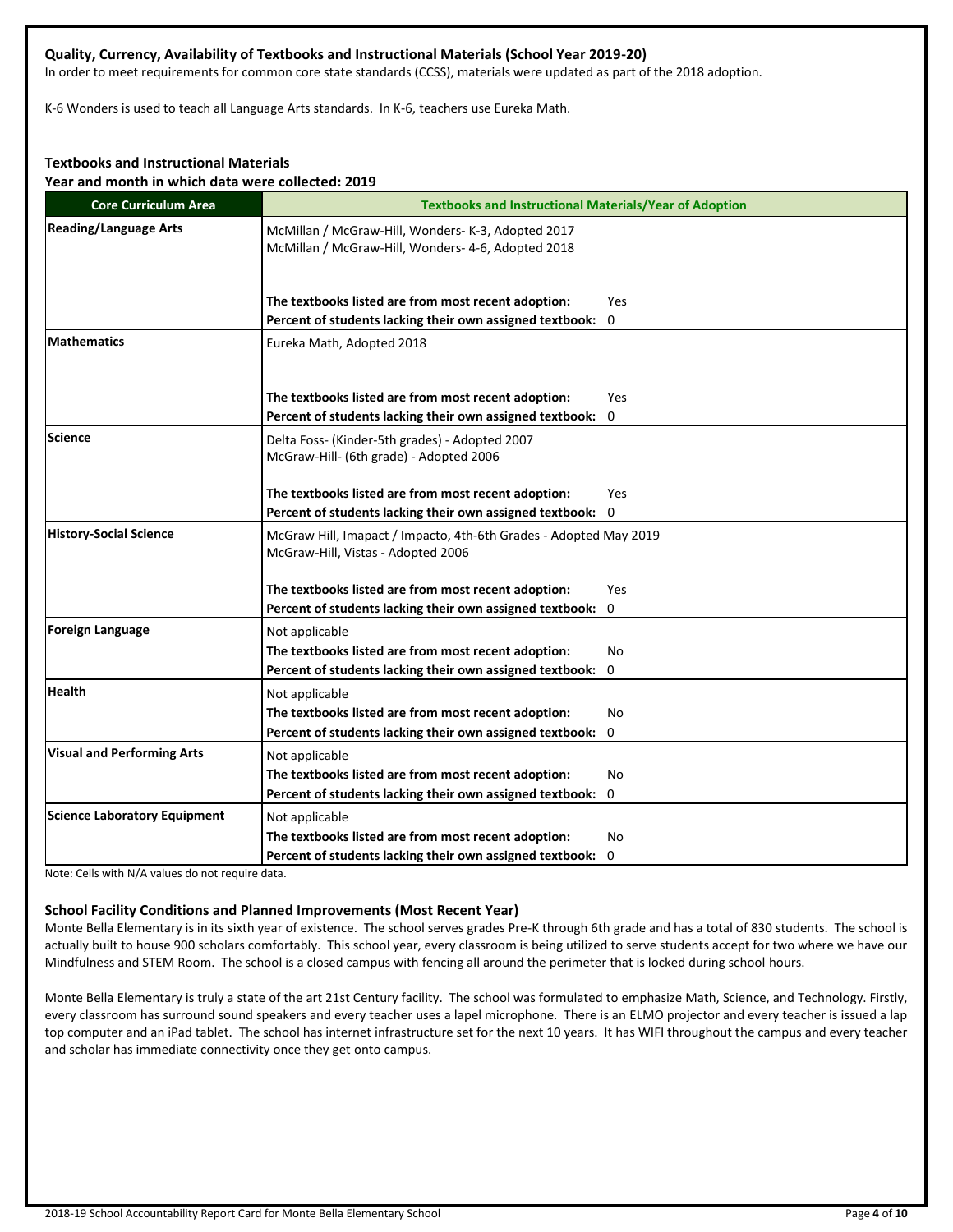#### **School Facility Good Repair Status (Most Recent Year) Year and month in which data were collected: August, 2019**

| icai and month in winch data were conceted. August, 2015                  |                      |                                                            |  |  |  |
|---------------------------------------------------------------------------|----------------------|------------------------------------------------------------|--|--|--|
| <b>System Inspected</b>                                                   | <b>Repair Status</b> | <b>Repair Needed and</b><br><b>Action Taken or Planned</b> |  |  |  |
| Systems:<br>Gas Leaks, Mechanical/HVAC, Sewer                             | Good                 |                                                            |  |  |  |
| Interior:<br><b>Interior Surfaces</b>                                     | Good                 |                                                            |  |  |  |
| <b>Cleanliness:</b><br>Overall Cleanliness, Pest/ Vermin Infestation      | Good                 |                                                            |  |  |  |
| <b>Electrical:</b><br>Electrical                                          | Good                 |                                                            |  |  |  |
| <b>Restrooms/Fountains:</b><br>Restrooms, Sinks/ Fountains                | Good                 |                                                            |  |  |  |
| Safety:<br>Fire Safety, Hazardous Materials                               | Good                 |                                                            |  |  |  |
| Structural:<br>Structural Damage, Roofs                                   | Good                 |                                                            |  |  |  |
| <b>External:</b><br>Playground/School Grounds, Windows/Doors/Gates/Fences | Good                 |                                                            |  |  |  |
| <b>Overall Rating</b>                                                     | <b>Exemplary</b>     |                                                            |  |  |  |

## **B. Pupil Outcomes**

#### **State Priority: Pupil Achievement**

The SARC provides the following information relevant to the State priority: Pupil Achievement (Priority 4):

- **Statewide assessments** (i.e., California Assessment of Student Performance and Progress [CAASPP] System, which includes the Smarter Balanced Summative Assessments for students in the general education population and the California Alternate Assessments [CAAs] for English language arts/literacy [ELA] and mathematics given in grades three through eight and grade eleven. Only eligible students may participate in the administration of the CAAs. CAAs items are aligned with alternate achievement standards, which are linked with the Common Core State Standards [CCSS] for students with the most significant cognitive disabilities); and
- The percentage of students who have successfully completed courses that satisfy the requirements for entrance to the University of California and the California State University, or career technical education sequences or programs of study

## **CAASPP Test Results in ELA and Mathematics for All Students Grades Three through Eight and Grade Eleven**

#### **Percentage of Students Meeting or Exceeding the State Standard**

| Subject     | <b>School</b><br>$17 - 18$ | <b>School</b><br>18-19 | <b>District</b><br>$17 - 18$ | <b>District</b><br>18-19 | <b>State</b><br>$17 - 18$ | <b>State</b><br>18-19 |
|-------------|----------------------------|------------------------|------------------------------|--------------------------|---------------------------|-----------------------|
| <b>IELA</b> | 38                         | 36                     | 32                           | 36                       | 50                        | 50                    |
| <b>Math</b> | 26                         | 27                     | 23                           | 28                       | 38                        | 39                    |

Note: Percentages are not calculated when the number of students tested is ten or less, either because the number of students in this category is too small for statistical accuracy or to protect student privacy.

Note: ELA and mathematics test results include the Smarter Balanced Summative Assessment and the CAA. The "Percent Met or Exceeded" is calculated by taking the total number of students who met or exceeded the standard on the Smarter Balanced Summative Assessment plus the total number of students who met the standard (i.e., achieved Level 3–Alternate) on the CAAs divided by the total number of students who participated in both assessments.

#### **CAASPP Test Results in Science for All Students Grades Five, Eight, and Ten**

**Percentage of Students Meeting or Exceeding the State Standard**

| <b>Subject</b> | <b>School</b><br>$17 - 18$ | <b>School</b><br>18-19                                                                                                                                                                                                           | <b>District</b><br>$17 - 18$ | <b>District</b><br>18-19 | <b>State</b><br>$17 - 18$ | <b>State</b><br>18-19 |
|----------------|----------------------------|----------------------------------------------------------------------------------------------------------------------------------------------------------------------------------------------------------------------------------|------------------------------|--------------------------|---------------------------|-----------------------|
| <b>Science</b> | N/A                        | N/A                                                                                                                                                                                                                              | N/A                          | N/A                      | N/A                       | N/A                   |
|                |                            | $\mathbf{a}$ , and the set of the set of the set of the set of the set of the set of the set of the set of the set of the set of the set of the set of the set of the set of the set of the set of the set of the set of the set |                              |                          |                           |                       |

Note: Cells with N/A values do not require data.

Note: This is a placeholder for the California Science Test (CAST) which was administered operationally during the 2018-19 school year. However, these data are not available for inclusion in the 2018-19 SARC posting due February 1, 2020. These data will be included in the 2019-20 SARC posting due February 1, 2021.

#### **State Priority: Other Pupil Outcomes**

The SARC provides the following information relevant to the State priority: Other Pupil Outcomes (Priority 8):

Pupil outcomes in the subject area of physical education

#### **2018-19 Percent of Students Meeting Fitness Standards**

| Grade<br>Level | 4 of 6 | $5$ of 6 | 6 of 6 |
|----------------|--------|----------|--------|
|                | 21.5   | 17.8     | 11 ว   |

Note: Percentages are not calculated and double dashes (--) appear in the table when the number of students tested is ten or less, either because the number of students in this category is too small for statistical accuracy or to protect student privacy.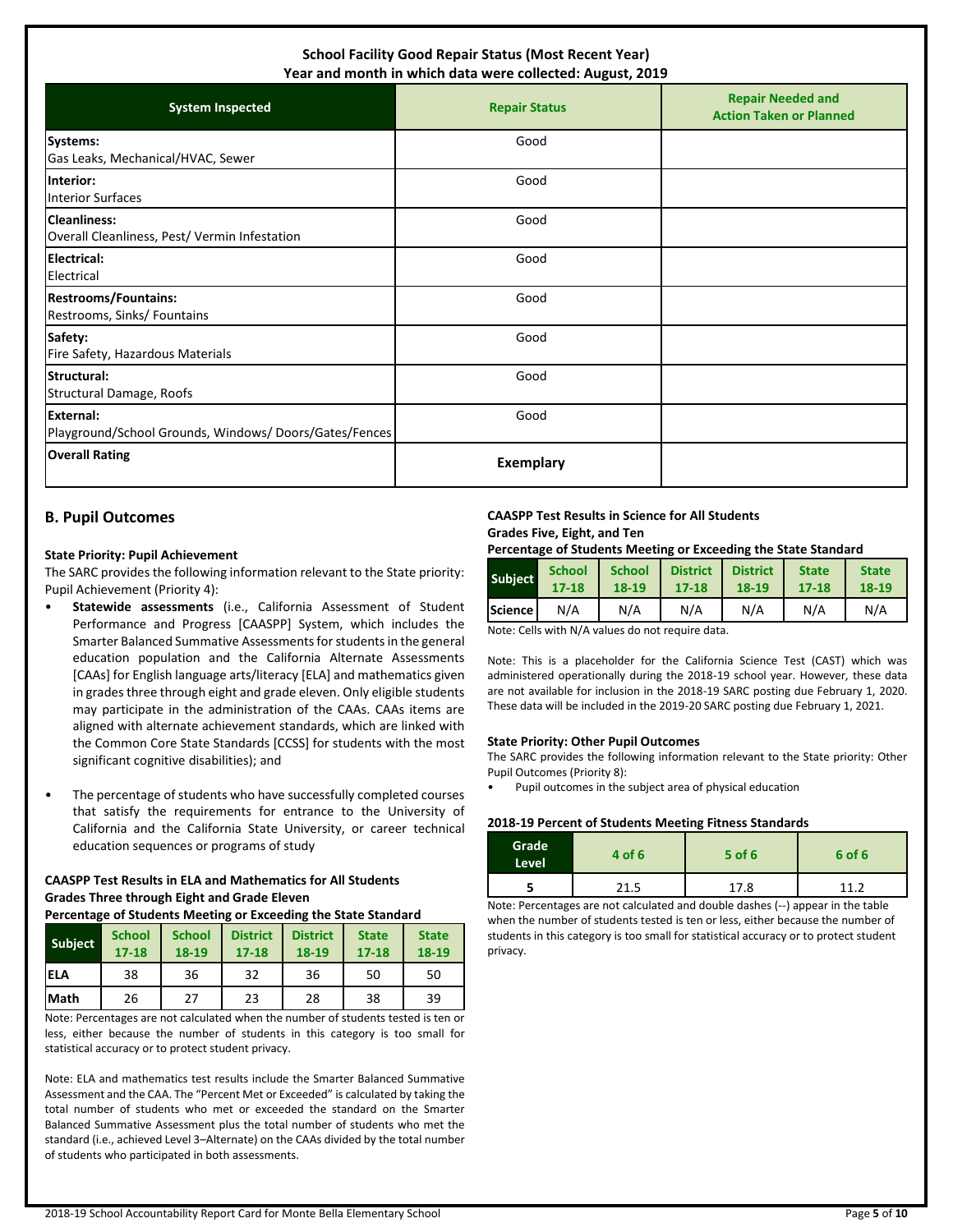#### **School Year 2018-19 CAASPP Assessment Results - English Language Arts (ELA) Disaggregated by Student Groups, Grades Three through Eight and Eleven**

| Proggregated by Stadent Groups, Grades Timed through Eight and Eleven<br><b>Student Group</b> | <b>Total</b><br><b>Enrollment</b> | <b>Number</b><br><b>Tested</b> | <b>Percent</b><br><b>Tested</b> | <b>Percent</b><br><b>Met or Exceeded</b> |
|-----------------------------------------------------------------------------------------------|-----------------------------------|--------------------------------|---------------------------------|------------------------------------------|
| <b>All Students</b>                                                                           | 418                               | 416                            | 99.52                           | 35.82                                    |
| <b>Male</b>                                                                                   | 190                               | 189                            | 99.47                           | 28.57                                    |
| Female                                                                                        | 228                               | 227                            | 99.56                           | 41.85                                    |
| <b>Black or African American</b>                                                              | --                                | $\overline{\phantom{m}}$       | $\overline{\phantom{m}}$        | $\overline{\phantom{m}}$                 |
| American Indian or Alaska Native                                                              | $-$                               | $-$                            | --                              | --                                       |
| Asian                                                                                         | --                                | $\overline{\phantom{m}}$       | $\overline{\phantom{a}}$        | ۰.                                       |
| <b>Filipino</b>                                                                               | --                                | $-$                            | --                              | --                                       |
| <b>Hispanic or Latino</b>                                                                     | 388                               | 386                            | 99.48                           | 35.23                                    |
| White                                                                                         | $-$                               | $\overline{\phantom{a}}$       | $\overline{\phantom{a}}$        | $- -$                                    |
| <b>Two or More Races</b>                                                                      | --                                | $-$                            | --                              | ۰.                                       |
| <b>Socioeconomically Disadvantaged</b>                                                        | 372                               | 370                            | 99.46                           | 34.32                                    |
| <b>English Learners</b>                                                                       | 315                               | 313                            | 99.37                           | 31.95                                    |
| <b>Students with Disabilities</b>                                                             | 58                                | 58                             | 100.00                          | 5.17                                     |
| <b>Students Receiving Migrant Education Services</b>                                          | --                                | $\overline{\phantom{m}}$       | $\overline{\phantom{a}}$        | $\sim$                                   |
| <b>Foster Youth</b>                                                                           | --                                | $\overline{\phantom{a}}$       | --                              | --                                       |
| <b>Homeless</b>                                                                               | 37                                | 36                             | 97.30                           | 2.70                                     |

Note: ELA test results include the Smarter Balanced Summative Assessment and the CAA. The "Percent Met or Exceeded" is calculated by taking the total number of students who met or exceeded the standard on the Smarter Balanced Summative Assessment plus the total number of students who met the standard (i.e., achieved Level 3–Alternate) on the CAAs divided by the total number of students who participated in both assessments.

Note: Double dashes (--) appear in the table when the number of students is ten or less, either because the number of students in this category is too small for statistical accuracy or to protect student privacy.

Note: The number of students tested includes all students who participated in the test whether they received a score or not; however, the number of students tested is not the number that was used to calculate the achievement level percentages. The achievement level percentages are calculated using only students who received scores.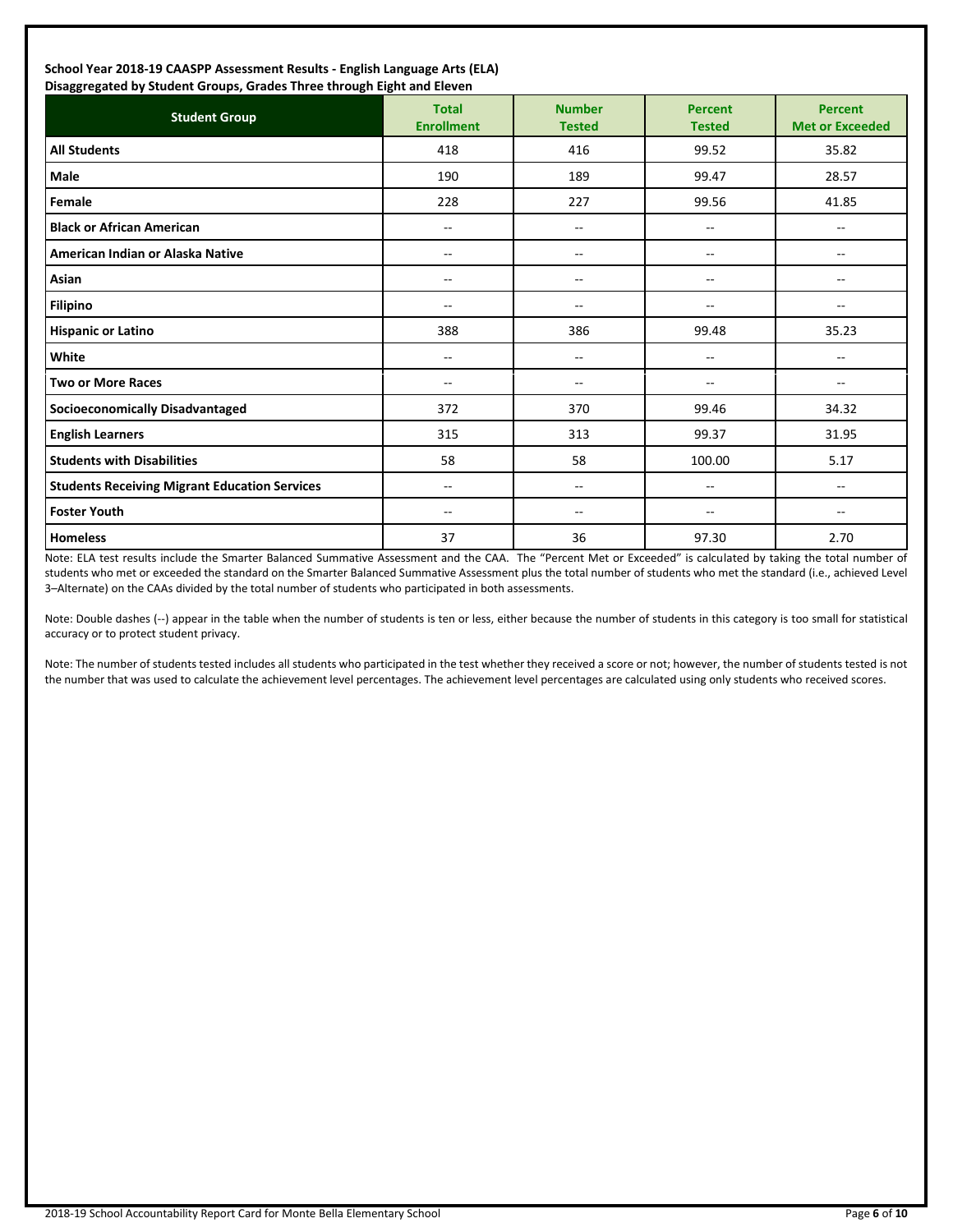| <b>Student Group</b>                                 | <b>Total</b><br><b>Enrollment</b> | <b>Number</b><br><b>Tested</b> | <b>Percent</b><br><b>Tested</b> | <b>Percent</b><br><b>Met or Exceeded</b> |
|------------------------------------------------------|-----------------------------------|--------------------------------|---------------------------------|------------------------------------------|
| <b>All Students</b>                                  | 418                               | 415                            | 99.28                           | 26.75                                    |
| <b>Male</b>                                          | 190                               | 188                            | 98.95                           | 26.06                                    |
| Female                                               | 228                               | 227                            | 99.56                           | 27.31                                    |
| <b>Black or African American</b>                     | $-$                               | $\overline{a}$                 | $\overline{a}$                  | $- -$                                    |
| American Indian or Alaska Native                     | $-$                               | ۰.                             | $\overline{a}$                  | $-$                                      |
| Asian                                                | $-$                               | $- -$                          | $\frac{1}{2}$                   | $\overline{a}$                           |
| <b>Filipino</b>                                      | --                                | $- -$                          | --                              | $-$                                      |
| <b>Hispanic or Latino</b>                            | 388                               | 385                            | 99.23                           | 26.49                                    |
| White                                                | --                                | $- -$                          | $\frac{1}{2}$                   | $-$                                      |
| <b>Two or More Races</b>                             | $-$                               | --                             | --                              | $-$                                      |
| <b>Socioeconomically Disadvantaged</b>               | 372                               | 369                            | 99.19                           | 25.47                                    |
| <b>English Learners</b>                              | 315                               | 312                            | 99.05                           | 25.64                                    |
| <b>Students with Disabilities</b>                    | 58                                | 58                             | 100.00                          | 5.17                                     |
| <b>Students Receiving Migrant Education Services</b> | --                                | --                             | --                              | --                                       |
| <b>Foster Youth</b>                                  | --                                | --                             | --                              | $-$                                      |
| <b>Homeless</b>                                      | 37                                | 36                             | 97.30                           | 2.70                                     |

Note: Mathematics test results include the Smarter Balanced Summative Assessment and the CAA. The "Percent Met or Exceeded" is calculated by taking the total number of students who met or exceeded the standard on the Smarter Balanced Summative Assessment plus the total number of students who met the standard (i.e., achieved Level 3–Alternate) on the CAAs divided by the total number of students who participated in both assessments.

Note: Double dashes (--) appear in the table when the number of students is ten or less, either because the number of students in this category is too small for statistical accuracy or to protect student privacy.

Note: The number of students tested includes all students who participated in the test whether they received a score or not; however, the number of students tested is not the number that was used to calculate the achievement level percentages. The achievement level percentages are calculated using only students who received scores.

## **C. Engagement**

#### **State Priority: Parental Involvement**

The SARC provides the following information relevant to the State priority: Parental Involvement (Priority 3):

• Efforts the school district makes to seek parent input in making decisions for the school district and each school site

#### **Opportunities for Parental Involvement (School Year 2019-20)**

A major aspect to infuse in our school culture in order to make Monte Bella Elementary a high performing school is high parental involvement. There are many meetings that we must hold to meet compliance with state and federal regulations. Having parents attend these important parent meetings is critical to the academic success of the school. We ask all of our parents/guardians to make it a personal goal to at least pick one of the parent groups and attend those meetings at least once a month. Examples of parent participation opportunities include, but not limited to are: School Site Council, English Language Advisory Council, Parent Teacher Organization, District Advisory Council, Parent Teacher Conferences, Coffee Klatch, Family Reading and Mathematics Night, Field Trip Chaperoning, Classroom Volunteering, Career Day, Winter Program, Talent Show, PBIS, and Athletics.

In order to create extrinsic motivation, the school has implemented a parent involvement Fast Pass program. Parents are encouraged to participate in several of the parent meetings as listed above and they receive a Fast Pass after each meeting for their child to use to go to the front of the line at our PBIS store. Once a parent fills out the whole passport, they will then qualify for the end of the year incentives like school uniforms and school spirit wear. For all parent involvement opportunities, please do not hesitate to contact Maria Alvarez, Principal at (831) 770-6000.

#### **State Priority: School Climate**

The SARC provides the following information relevant to the State priority: School Climate (Priority 6):

- Pupil suspension rates;
- Pupil expulsion rates; and
- Other local measures on the sense of safety.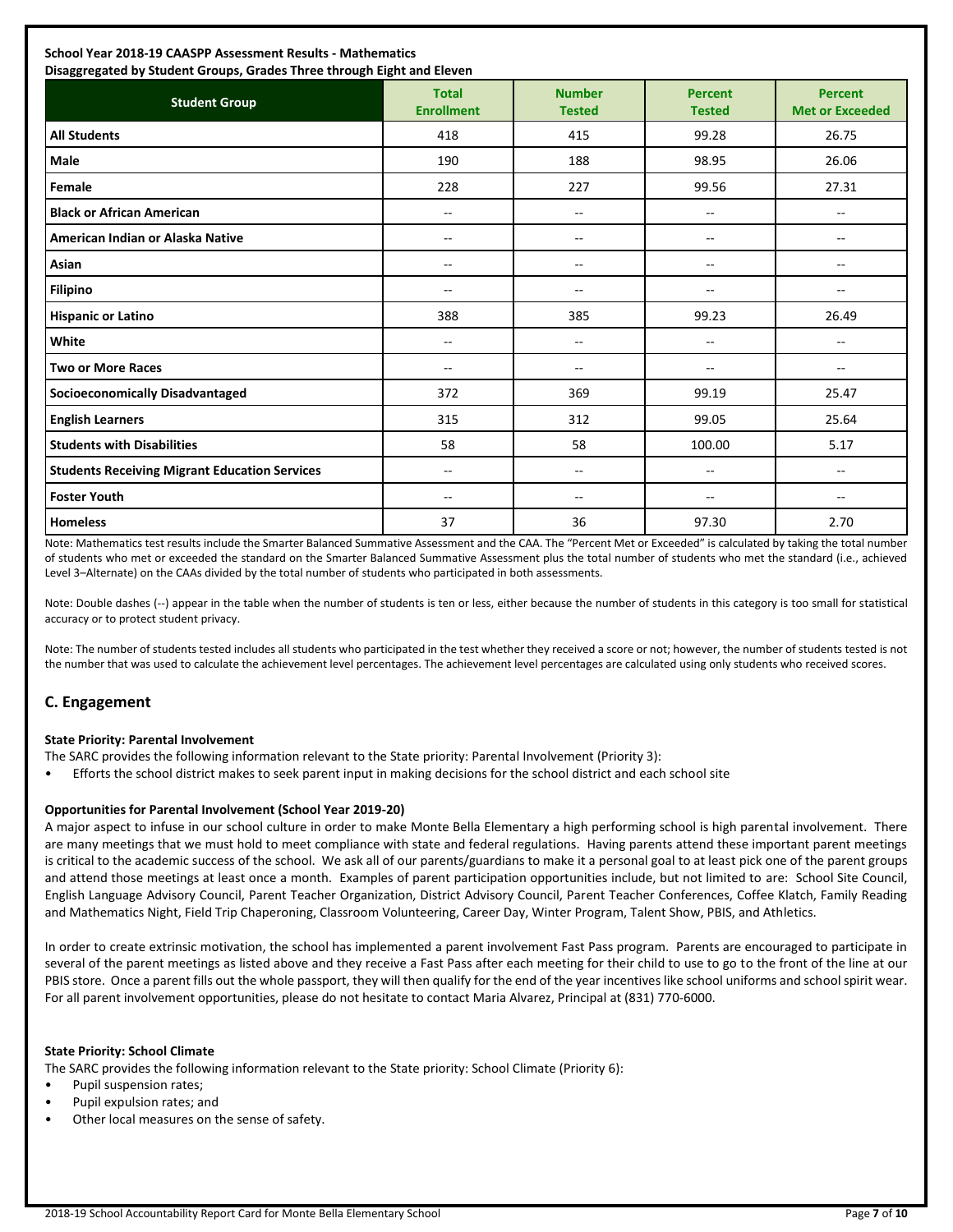#### **School Safety Plan**

As mentioned in section two, Monte Bella Elementary has always operated under that notion of student safety first. We have formulated a Safety Committee that consists of the school site administration, seven teachers, four parents, two campus supervisors, our lead custodian, our lead food service clerk, and one front office secretary. This group updates our school safety plan on a yearly basis and we take it to the School Site Council every January to get approved. The safety plan also places a huge emphasis on the Positive Behavior Intervention and Supports (PBIS) program. Everything from Ingress to Egress, walking to the cafeteria and library, field trips, etc., we have an established code of conduct core value expectations. These core values are being Respectful, Responsible, and Ready. We call this being a 3R Scholar. Along with PBIS, we also take not only our safety team but all of our teaching staff and we train them in the Olweus Anti-Bullying program. This program has really taken off for us and our parents really love the notion that we have brought in this program. In addition to these programs, we have also implemented the Playworks curriculum for organized "play" during recesses. This has brought down our negative student behavior issues completely. Lastly, we also have a flip chart that we have created for all staff on different type of emergency situations that may arise and how staff should conduct themselves in the case of these unforeseen events. Every month we practice a fire drill and in October and in the spring, we practice an earthquake drill. These drills are recorded on a chart in the main office that is placed for public display.

| <b>Suspensions and Expulsions for the School</b> | 2016-17 | 2017-18 | 2018-19 |
|--------------------------------------------------|---------|---------|---------|
| <b>Suspensions Rate</b>                          | ـ       | U.b     | ---     |
| <b>Expulsions Rate</b>                           | o.c     | 0.O     | 0.0     |

| <b>Suspensions and Expulsions for the District</b> | 2016-17 | 2017-18 | 2018-19 |
|----------------------------------------------------|---------|---------|---------|
| <b>Suspensions Rate</b>                            | U. .    | <b></b> | ᆠᆞᆠ     |
| <b>Expulsions Rate</b>                             | 0.0     | 0.C     | 0.0     |

| Suspensions and Expulsions for the State | 2016-17 | 2017-18 | 2018-19 |  |
|------------------------------------------|---------|---------|---------|--|
| <b>Suspensions Rate</b>                  | 3.C     | ۔ ۔ ۔   | ر. د    |  |
| <b>Expulsions Rate</b>                   | U. L    | ∪.⊥     | v.⊥     |  |

#### **D. Other SARC Information**

The information in this section is required to be in the SARC but is not included in the state priorities for LCFF.

#### **Ratio of Academic Counselors to Pupils (School Year 2018-19)**

| <b>Title</b>                                                                                        | Ratio                                      |
|-----------------------------------------------------------------------------------------------------|--------------------------------------------|
| Academic Counselor*<br>hcal                                                                         | .                                          |
| $\sim$<br>$\sim$ $\sim$ $\sim$<br>.<br>$   -$<br>$\sim$<br>.<br>$\cdot$ $  \cdot$<br>____<br>$\sim$ | $\sim$ $\sim$ $\sim$ $\sim$<br>$\sim$ $ -$ |

One Full Time Equivalent (FTE) equals one staff member working full time; one FTE could also represent two staff members who each work 50 percent of full time.

#### **Student Support Services Staff (School Year 2018-19)**

| <b>Title</b>                                               | <b>Number of Full-Time Equivalent</b><br>(FTE) |
|------------------------------------------------------------|------------------------------------------------|
| <b>Counselor (Social/Behavioral or Career Development)</b> |                                                |
| Library Media Teacher (Librarian)                          |                                                |
| Library Media Services Staff (Paraprofessional)            |                                                |
| Psychologist                                               |                                                |
| <b>Social Worker</b>                                       |                                                |
| <b>Nurse</b>                                               |                                                |
| Speech/Language/Hearing Specialist                         |                                                |
| <b>Resource Specialist (non-teaching)</b>                  |                                                |
| Other                                                      |                                                |

One Full Time Equivalent (FTE) equals one staff member working full time; one FTE could also represent two staff members who each work 50 percent of full time.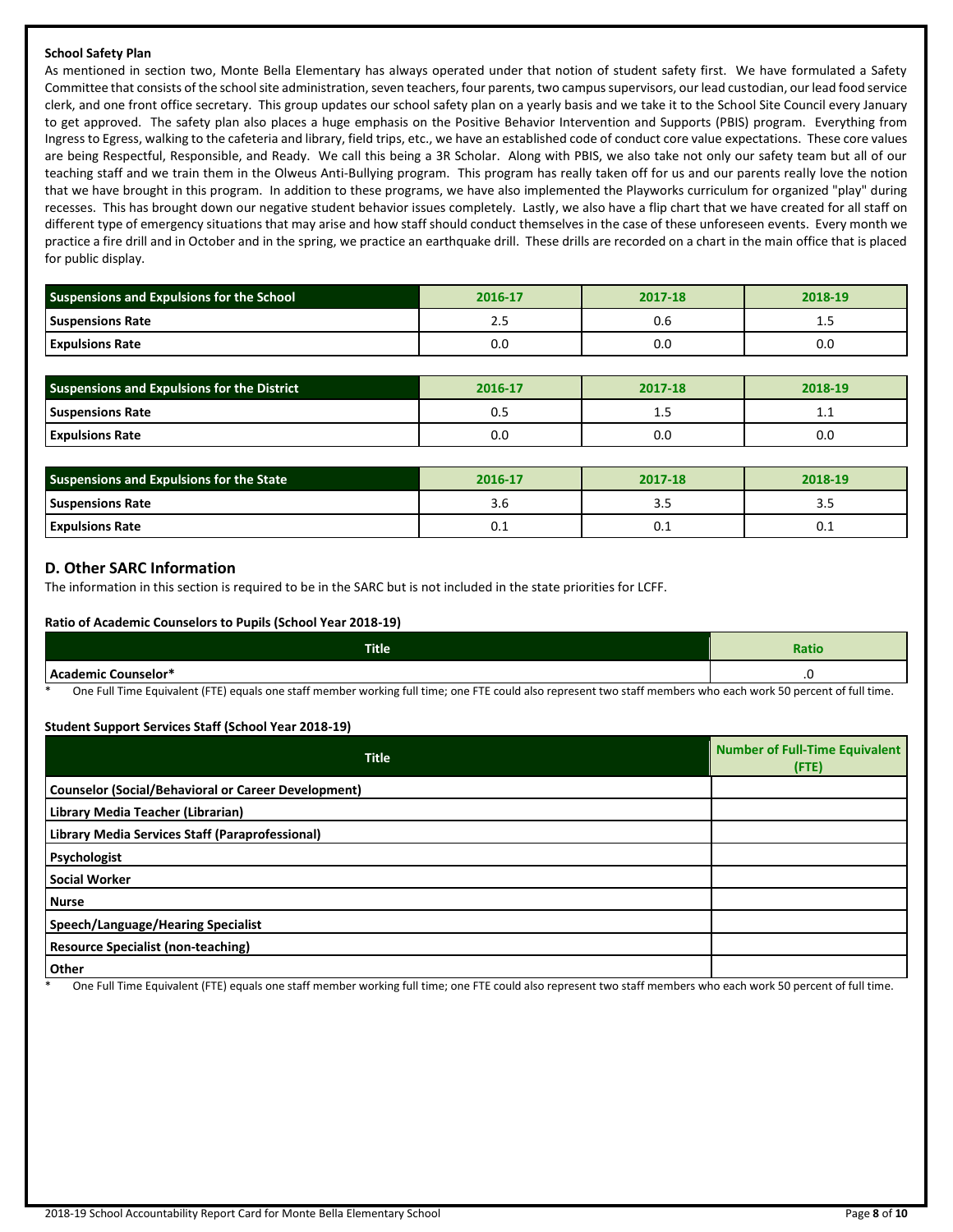| Average Class Size and Class Size Distribution (Elementary) |                                                          |                                                        |                                                         |                                                     |                                                          |                                                        |                                                     |                                                     |                                                          |                                                        |                                                         |                                                     |
|-------------------------------------------------------------|----------------------------------------------------------|--------------------------------------------------------|---------------------------------------------------------|-----------------------------------------------------|----------------------------------------------------------|--------------------------------------------------------|-----------------------------------------------------|-----------------------------------------------------|----------------------------------------------------------|--------------------------------------------------------|---------------------------------------------------------|-----------------------------------------------------|
| Grade<br>Level                                              | 2016-17<br><b>Average</b><br><b>Class</b><br><b>Size</b> | 2016-17<br># of<br>Classes*<br><b>Size</b><br>$1 - 20$ | 2016-17<br># of<br>Classes*<br><b>Size</b><br>$21 - 32$ | 2016-17<br># of<br>Classes*<br><b>Size</b><br>$33+$ | 2017-18<br><b>Average</b><br><b>Class</b><br><b>Size</b> | 2017-18<br># of<br>Classes*<br><b>Size</b><br>$1 - 20$ | 2017-18<br># of<br>Classes*<br><b>Size</b><br>21-32 | 2017-18<br># of<br>Classes*<br><b>Size</b><br>$33+$ | 2018-19<br><b>Average</b><br><b>Class</b><br><b>Size</b> | 2018-19<br># of<br>Classes*<br><b>Size</b><br>$1 - 20$ | 2018-19<br># of<br>Classes*<br><b>Size</b><br>$21 - 32$ | 2018-19<br># of<br>Classes*<br><b>Size</b><br>$33+$ |
| К                                                           | 24                                                       | 1                                                      | 6                                                       |                                                     | 23                                                       | 3                                                      | 3                                                   |                                                     | 24                                                       | $\mathbf{1}$                                           | 6                                                       |                                                     |
| 1                                                           | 24                                                       |                                                        | 4                                                       |                                                     | 26                                                       |                                                        | 5                                                   |                                                     | 24                                                       |                                                        | 3                                                       |                                                     |
| $\overline{2}$                                              | 24                                                       |                                                        | 4                                                       |                                                     | 25                                                       |                                                        | 4                                                   |                                                     | 27                                                       |                                                        | 5                                                       |                                                     |
| 3                                                           | 23                                                       |                                                        | 3                                                       |                                                     | 21                                                       | $\mathbf{1}$                                           | 4                                                   |                                                     | 26                                                       |                                                        | 4                                                       |                                                     |
| 4                                                           | 25                                                       | 1                                                      | 3                                                       |                                                     | 26                                                       |                                                        | 4                                                   |                                                     | 28                                                       | 1                                                      | $\overline{2}$                                          | $\mathbf{1}$                                        |
| 5                                                           | 34                                                       |                                                        |                                                         | 3                                                   | 30                                                       |                                                        | 3                                                   |                                                     | 27                                                       |                                                        | 4                                                       |                                                     |
| 6                                                           | 37                                                       |                                                        |                                                         | $\overline{2}$                                      | 34                                                       |                                                        |                                                     | 3                                                   | 31                                                       |                                                        | 3                                                       |                                                     |
| Other**                                                     | 26                                                       |                                                        | 1                                                       |                                                     | 10                                                       | 1                                                      |                                                     |                                                     | 20                                                       | $\overline{2}$                                         |                                                         |                                                     |

\*Number of classes indicates how many classes fall into each size category (a range of total students per class).

\*\* "Other" category is for multi-grade level classes.

#### **Professional Development provided for Teachers**

| <b>Measure</b>                                                                  | 2017-18 | 2018-19 | 2019-20 |
|---------------------------------------------------------------------------------|---------|---------|---------|
| Number of school days dedicated to Staff Development and Continuous Improvement |         |         |         |

The major areas of professional development for teachers in 2017-2018 included the following:

- Common Core State Standards planning for instruction, learning and assessment in both ELA and Math with entry points focusing on RI-1 and Listening and Speaking in ELA and Reversibility and Flexibility in Math
	- Training for planning and implementation for Engage New York English Language Arts Curriculum
	- Training for planning and implementation of Engage New York Math Curriculum
	- Step-Up-To-Writing training for school-wide writing implementation
	- Bilingual Transference (for teachers facilitating Alternative Bilingual Education classes)
	- Implementation and use of student iPads within the classroom
	- 21st Century Innovative Educator Training
- Learning Management System (Google Classroom) training
- California STEM Symposium training
- CUE Powerful Learning National Conference
- Positive Behavior Supports and Intervention (PBIS)
- Olweus Anti-Bullying
- Playworks
- Whole Child Mindfulness
- Technology focus (Achieve 3000, Seesaw, Istation)
- Data Walks
- Next Generation Standards Rollout (NGSS)

Professional development was delivered through grade level sessions during regular work days with release time for classroom teachers.

Teachers were supported during implementation by district Educational Services department, school site administration, Academic Coach, and consultant Dr. Nelson.